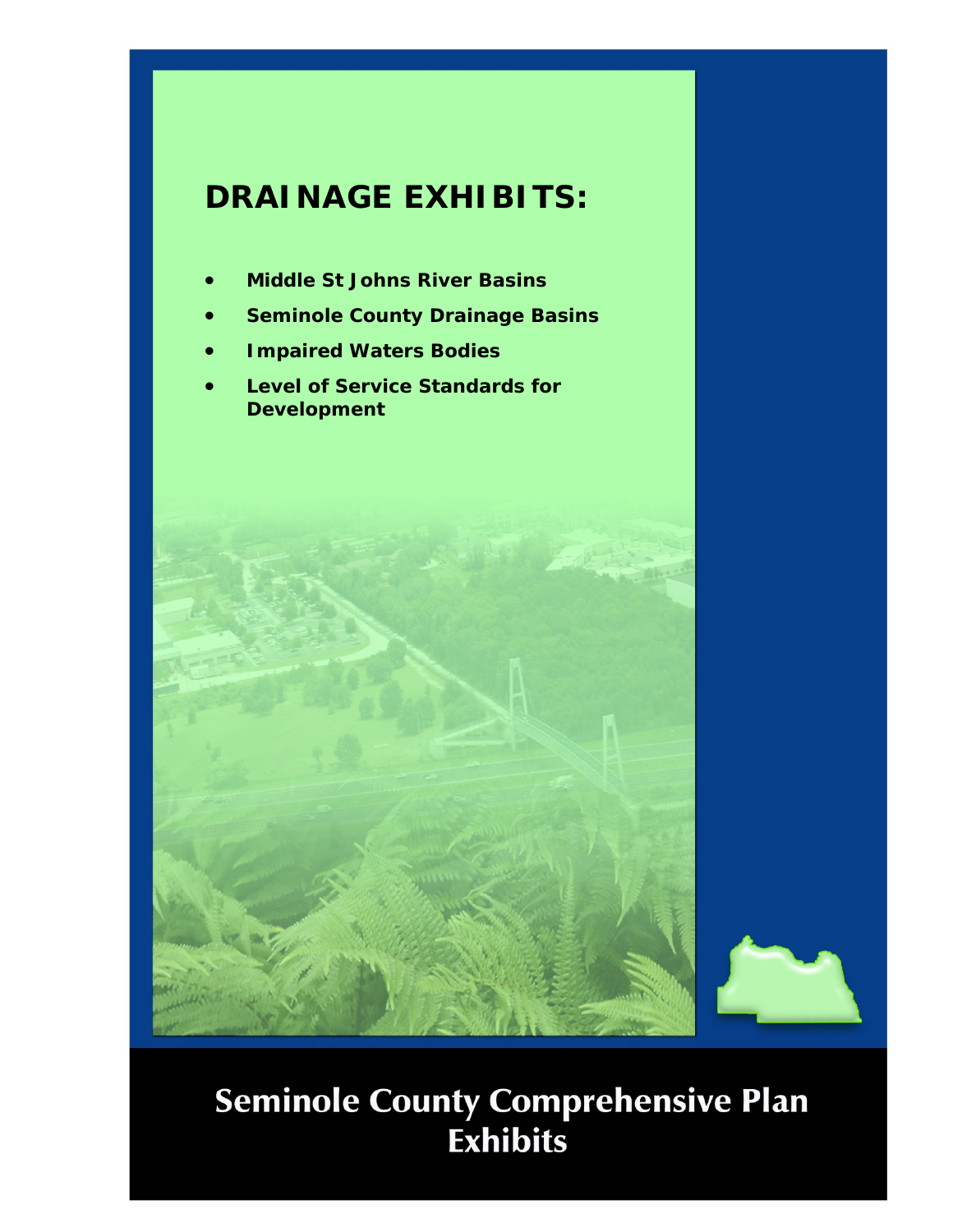

**Middle St Johns River Basins** 



*(Effective date of information: 3/6/2008)*

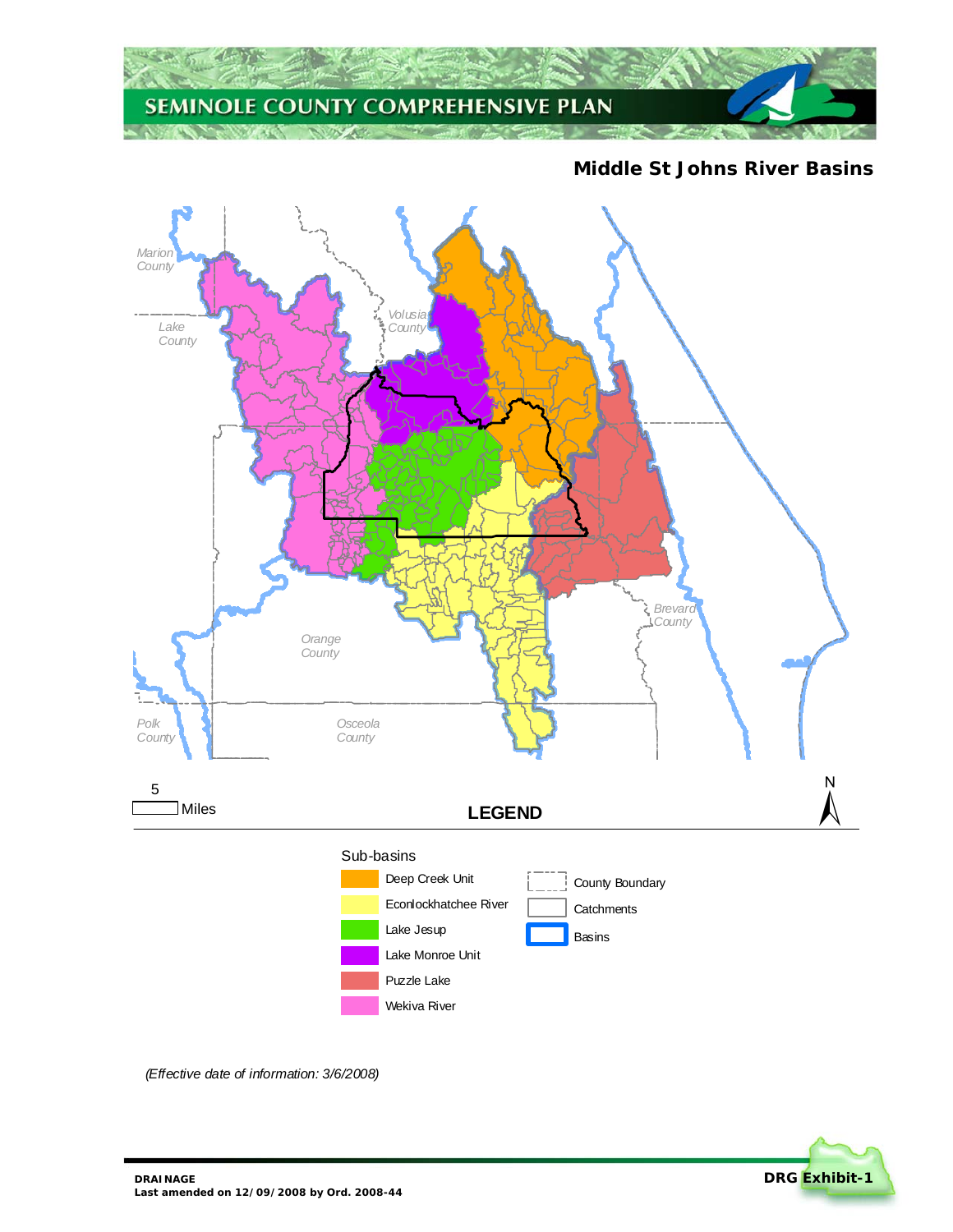

#### **Seminole County Drainage Basins**



Little Econlockhatchee

Yankee Lake

*(Effective date of information: 12/19/2001)*

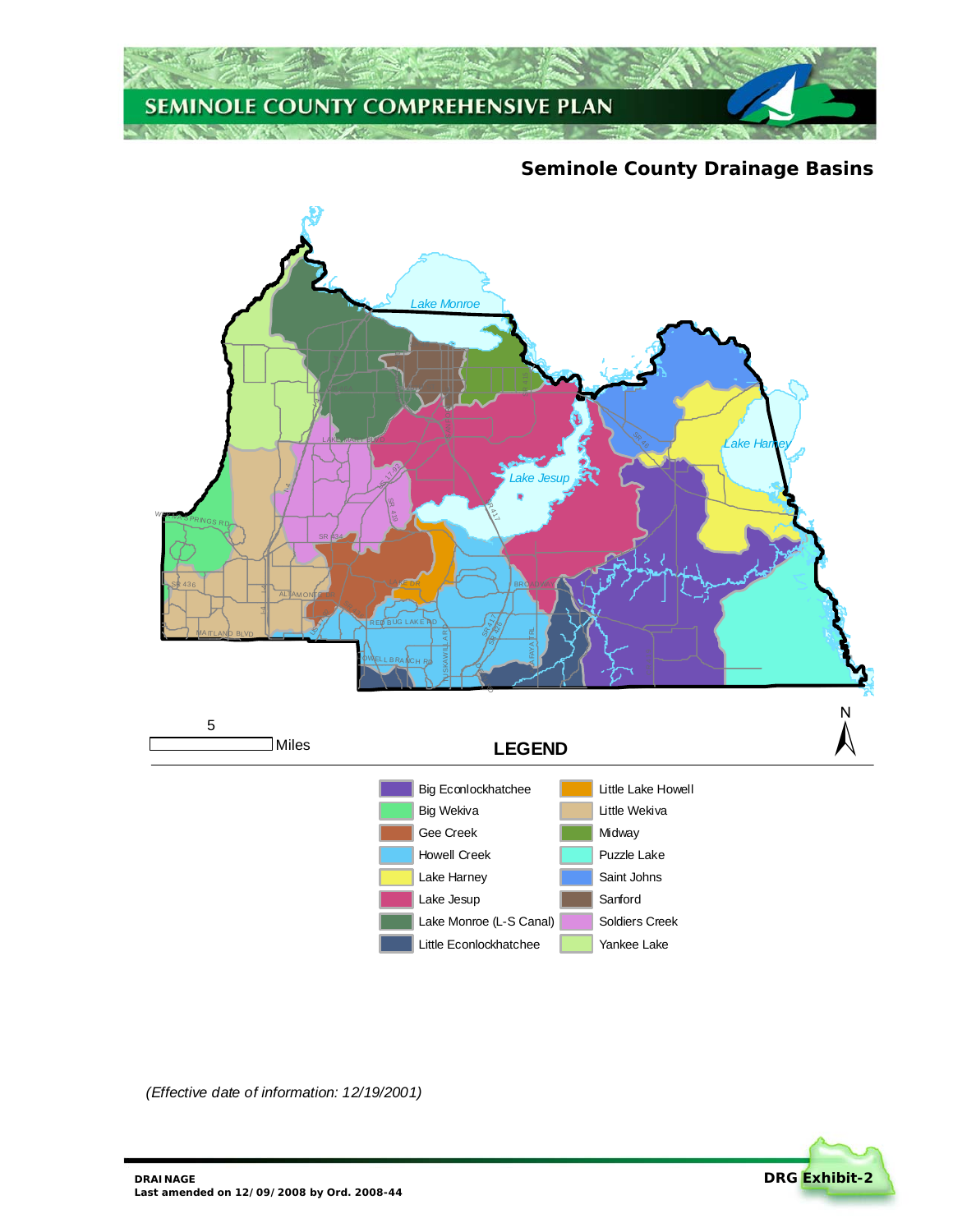

## **Impaired Water Bodies**





*(Effective date of information: 5/27/2004)*